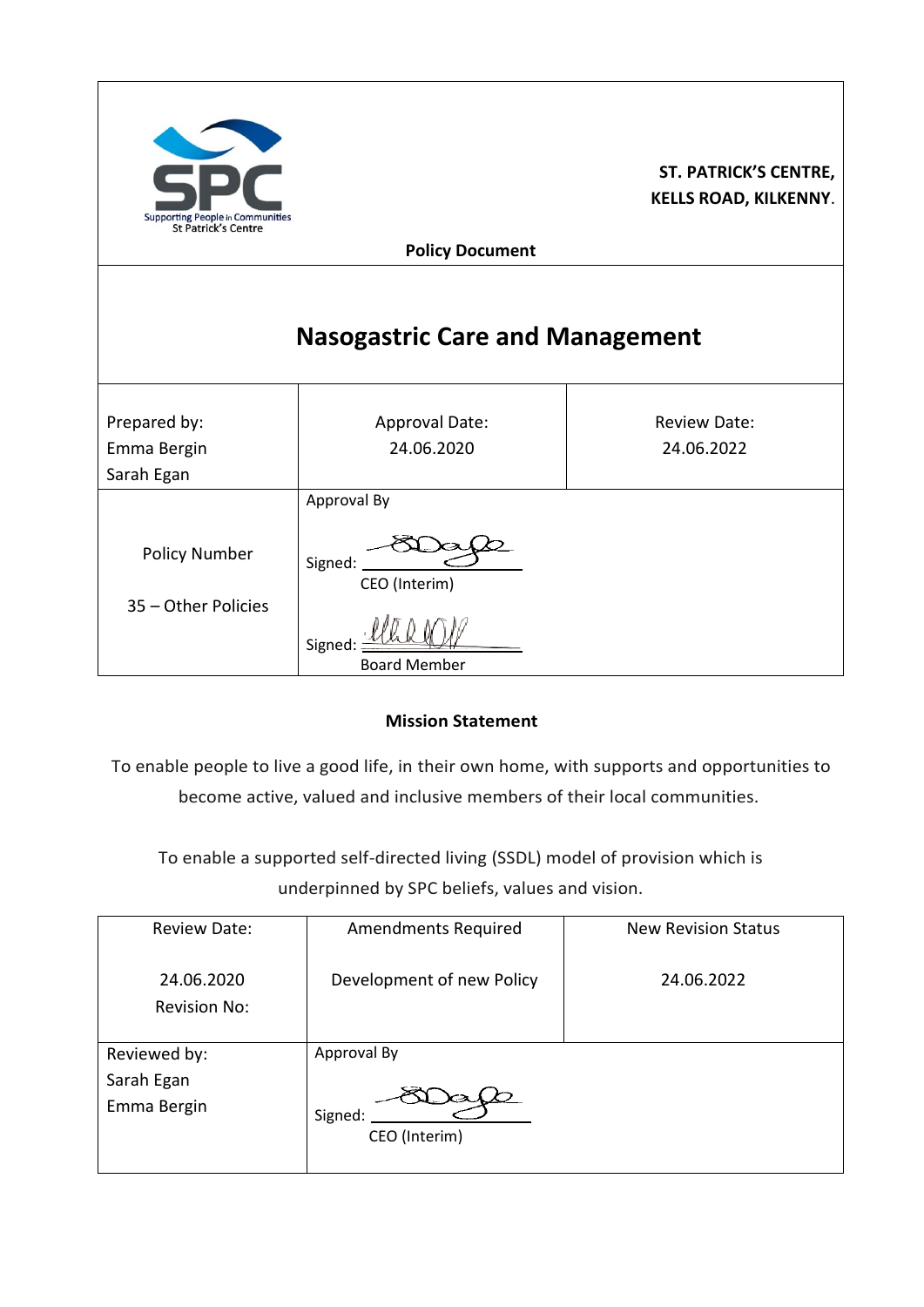# **Contents**

| 1.  |  |
|-----|--|
| 2.  |  |
| 3.  |  |
| 4.  |  |
| 5.  |  |
| 6.  |  |
| 7.  |  |
| 8.  |  |
| 9.  |  |
| 10. |  |
| 11. |  |
| 12. |  |
| 13. |  |
| 14. |  |
| 15. |  |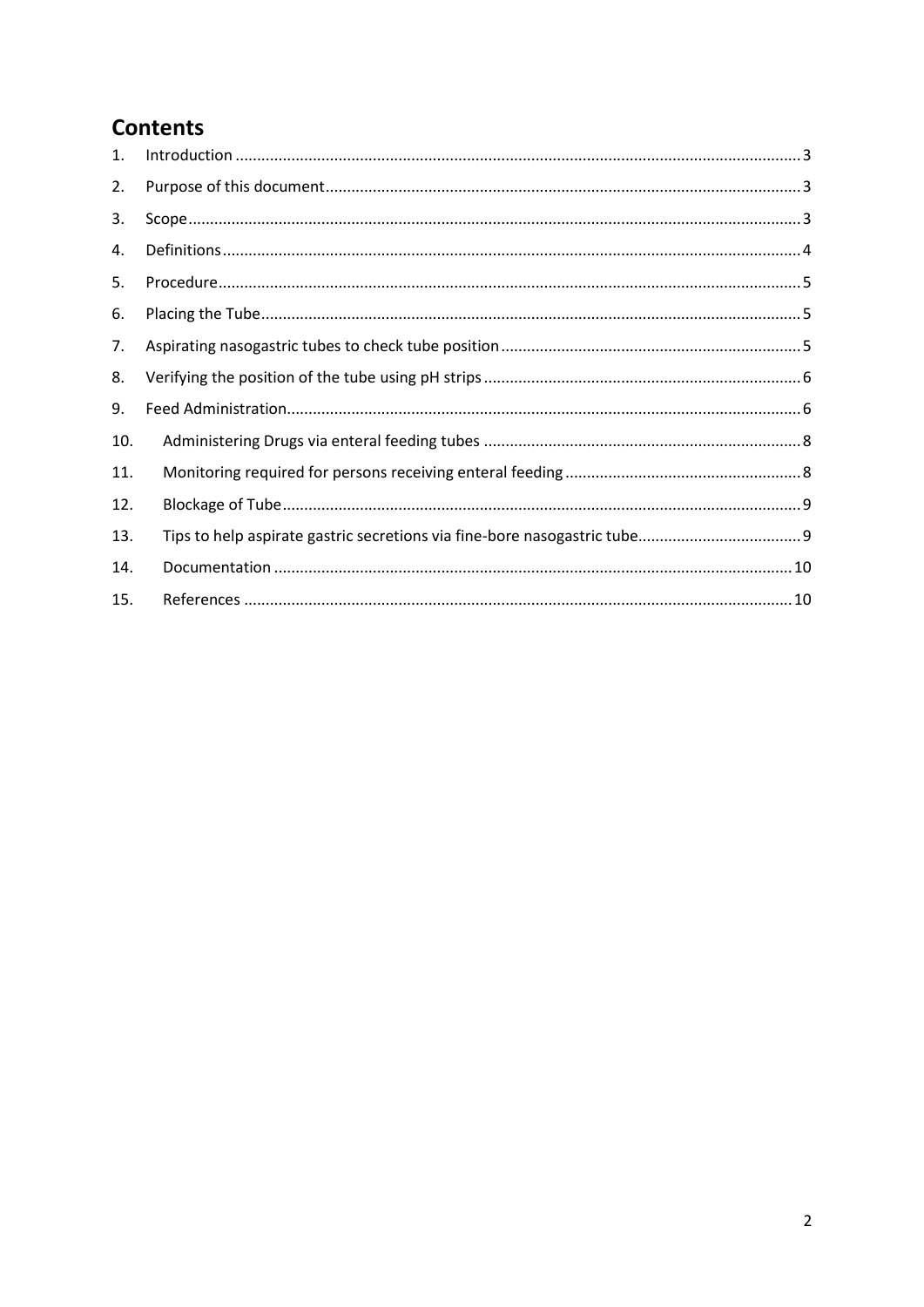#### <span id="page-2-0"></span>**1. Introduction**

1.1. SPC recognize each supported person as an individual, an equal citizen, with equal rights.

### <span id="page-2-1"></span>**2. Purpose of this document**

- 2.1. To promote a clear, consistent and evidenced based approach to the insertion, care and management of nasogastric tubes.
- 2.2. To promote the safety and well-being of all persons supported who require a nasogastric tube.
- 2.3. To provide guidance regarding scope of professional practice, level of competence and accountability in nasogastric tube insertion, care and management.
- 2.4. To provide a framework for roles and responsibilities in nasogastric tube insertion and care thereafter, (Stirland 2017).

## <span id="page-2-2"></span>**3. Scope**

- 3.1. This policy applies to all competent healthcare professionals maintaining nasogastric feeding tubes for persons supported in SPC.
- 3.2. A competent practitioner is one who has the appropriate knowledge and skills to monitor use of a nasogastric tube for feeding or drainage.
- 3.3. This policy is applicable to all persons supported in SPC who require feeding via a nasogastric feeding tube, it is expected that the healthcare professionals looking after persons supported with nasogastric tubes understand this policy and follow its guidance including all required documentation.
- 3.4. This policy should be used in conjunction with other relevant SPC Policies:
	- Medication Management
	- Infection Control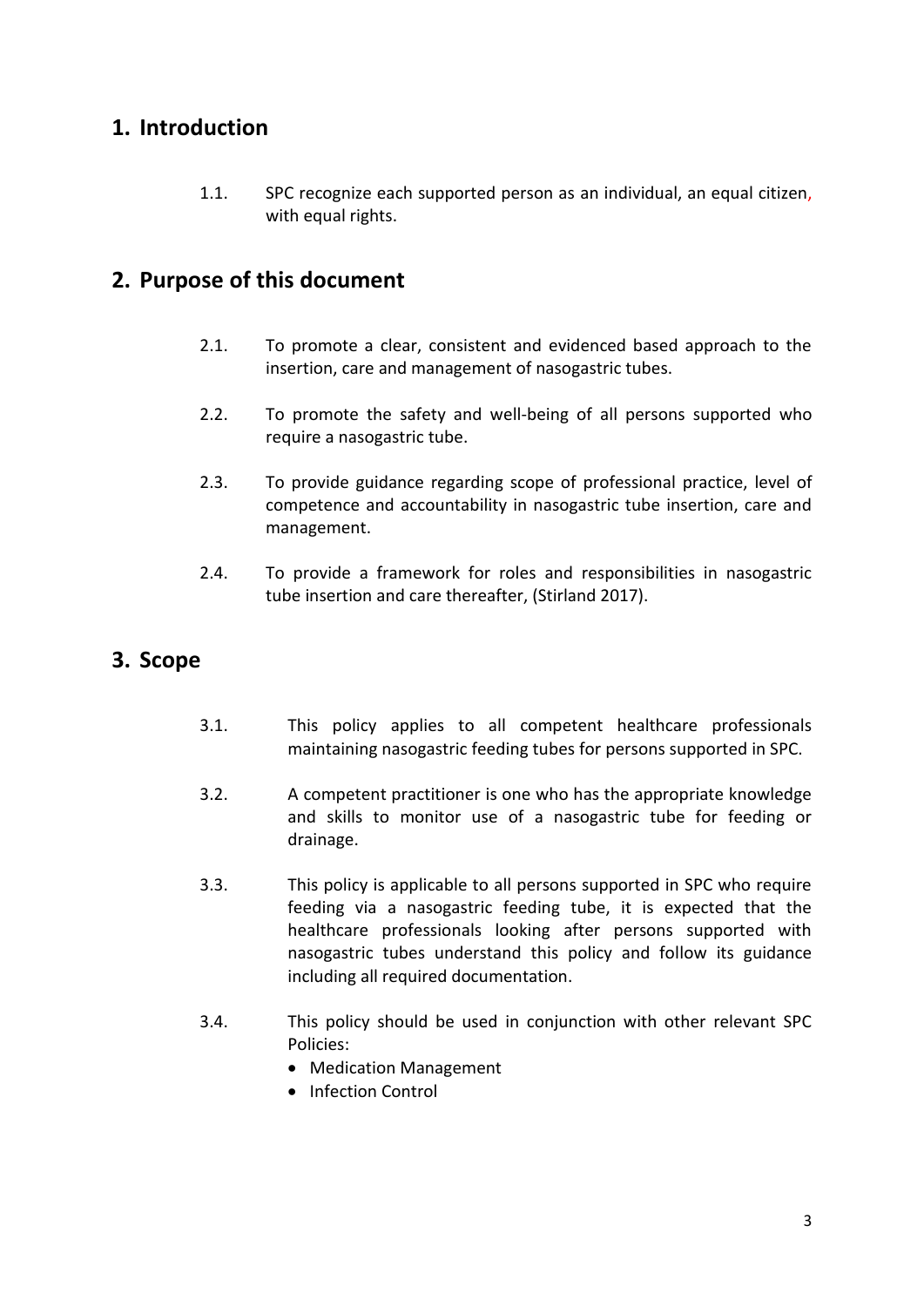#### <span id="page-3-0"></span>**4. Definitions**

**Enteral Feeding** is defined as the administration of nutrients directly into the gastrointestinal tract. The route and amount of enteral feeding will be decided on an individual basis according to the clinical indications, treatment plan and nutritional state of the individual person. Enteral feeding should be considered in people who are malnourished or at risk of malnutrition and have a) Inadequate or unsafe oral intake, and b) a functional, accessible gastrointestinal tract.

**Competent Health Care Professionals** to insert nasogastric tube: Only medically trained staff i.e. Doctors, and nurses must be competent for tube insertion. Nasogastric tubes will only be inserted in an acute setting. SPC personnel will not insert Nasogastric tubes.

**Competence** The attainment and application of knowledge, intellectual capacities, practice skills, integrity and professional and ethical values required for safe, accountable, compassionate and effective practice as a Registered nurse or Registered midwife (NMBI 2020).

**Enteral tube feeding**: the delivery of artificial nutrition, containing protein, carbohydrate, fat, water, minerals and vitamins, prepared for administration into the stomach, duodenum or jejunum.

**Insertion of a nasogastric feeding tube:** The first occasion of a new nasogastric tube placement.

**Maintenance of a nasogastric tube**: Correct checking of tube tip position, and maintaining the patency of that tube. Tube tip positioning must be checked each time the tube is accessed to administer anything via it. On-going management including skin care, checking tube position must be recorded.

**Gastric Aspirate/pH test**: Fluid obtained from the stomach via the NG tube using an enteral syringe. Aspirate is then checked for pH using the recommended pH indicator testing strips. A pH of <5.5 indicates gastric tube tip position and therefore safe to feed.

**Pump feeding**: Use of a feeding pump to deliver feed over a period of time, typically no more than 20hours if fed into the stomach. Occasionally referred to as 'continuous' feeding. May be appropriate for persons support who cannot tolerate large volumes of feed.

**Bolus feed**: Administering a volume of feed at regular Intervals either with gravity, a syringe with plunger, by using a gravity set or can be done using a short period of time and high rate on a feeding pump. Breaks between feeds may be given to suit person supported needs. Always clarify if you are unsure of the appropriate technique.

**Radiology**: Use of medical imaging to identify, diagnose and/or treat conditions in the body. For the purposes of this policy x-ray may be used as a test to confirm the correct placement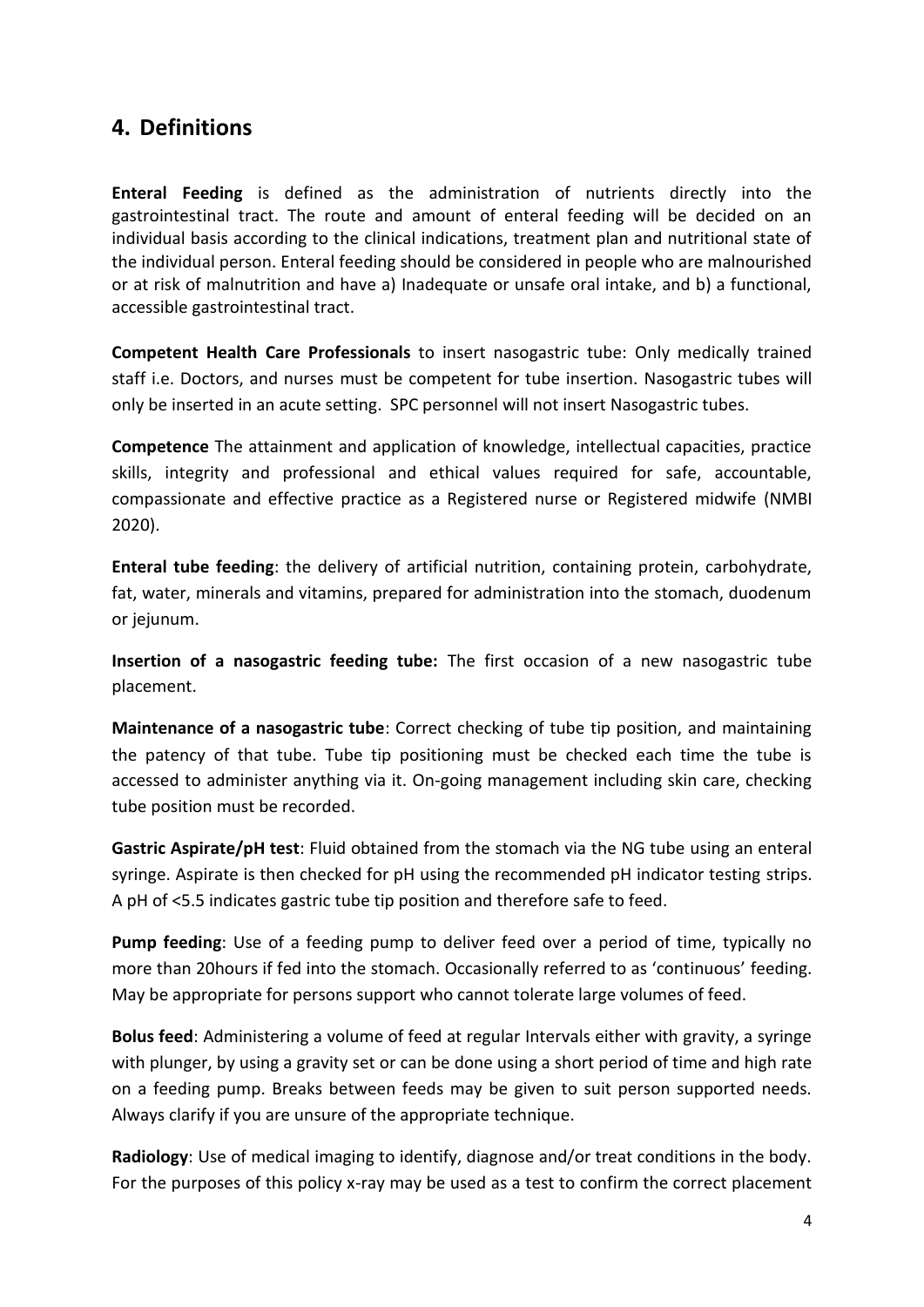of a nasogastric or orogastric feeding tube when position has not been possible to confirm by pH checking.

**X-ray**: An x-ray is a form of radiation that can pass through the body to produce an image that can be 'read' or interpreted to answer a clinical question or investigation. X-rays for confirming position of a nasogastric or orogastric feeding tube should always be carried out as a test if a positive outcome from pH checking cannot be obtained.

**Dietitian**: Dietitians are qualified health professionals that assess, diagnose and treat dietary and nutritional problems at an individual level. The Dietitian will assess and advise on a suitable feeding regime depending on persons supported needs and clinical condition. A dietitian will contribute and make decisions as part of the MDT.

**Speech and Language Therapist**: A qualified health professional that will assess for dysphagia by undertaking a swallowing assessment. They will advise if the person supported is at risk of aspiration or needs to be placed nil by mouth and may require a nasogastric tube. A speech therapist will contribute and make decisions as part of the MDT.

The Nasogastric feeding tube is the most commonly used enteral feeding tube and is suitable for short term use. Fine bore feeding tubes should be used whenever possible as these are more comfortable for the person supported than wide bore tubes. For medium and long term feeding gastrostomy/jejunostomy tubes may be more appropriate.

#### <span id="page-4-0"></span>**5. Procedure**

To be carried out by Qualified doctor or Registered nurse.

## <span id="page-4-1"></span>**6. Placing the Tube**

Nasogastric tube placement will occur in the acute setting. SPC employees will not insert Nasogastric tubes. If a supported person has a nasogastric tube in situ, that becomes dislodged, or is accidentally removed. The person will be supported to attend St Lukes General hospital to have the tube replaced. A staff member familiar to the person should accompany them to the acute setting, bringing all necessary documentation with the ie hospital passport, feeding regime.

## <span id="page-4-2"></span>**7. Aspirating nasogastric tubes to check tube position**

- 7.1. Aspirate all fine bore nasogastric tubes to check pH before administering each feed, before giving medication, at least once daily during continuous feeds and following episodes of vomiting, retching or coughing and record on aspirate recording record.
- 7.2. Note: Absence of coughing does not rule out misplacement or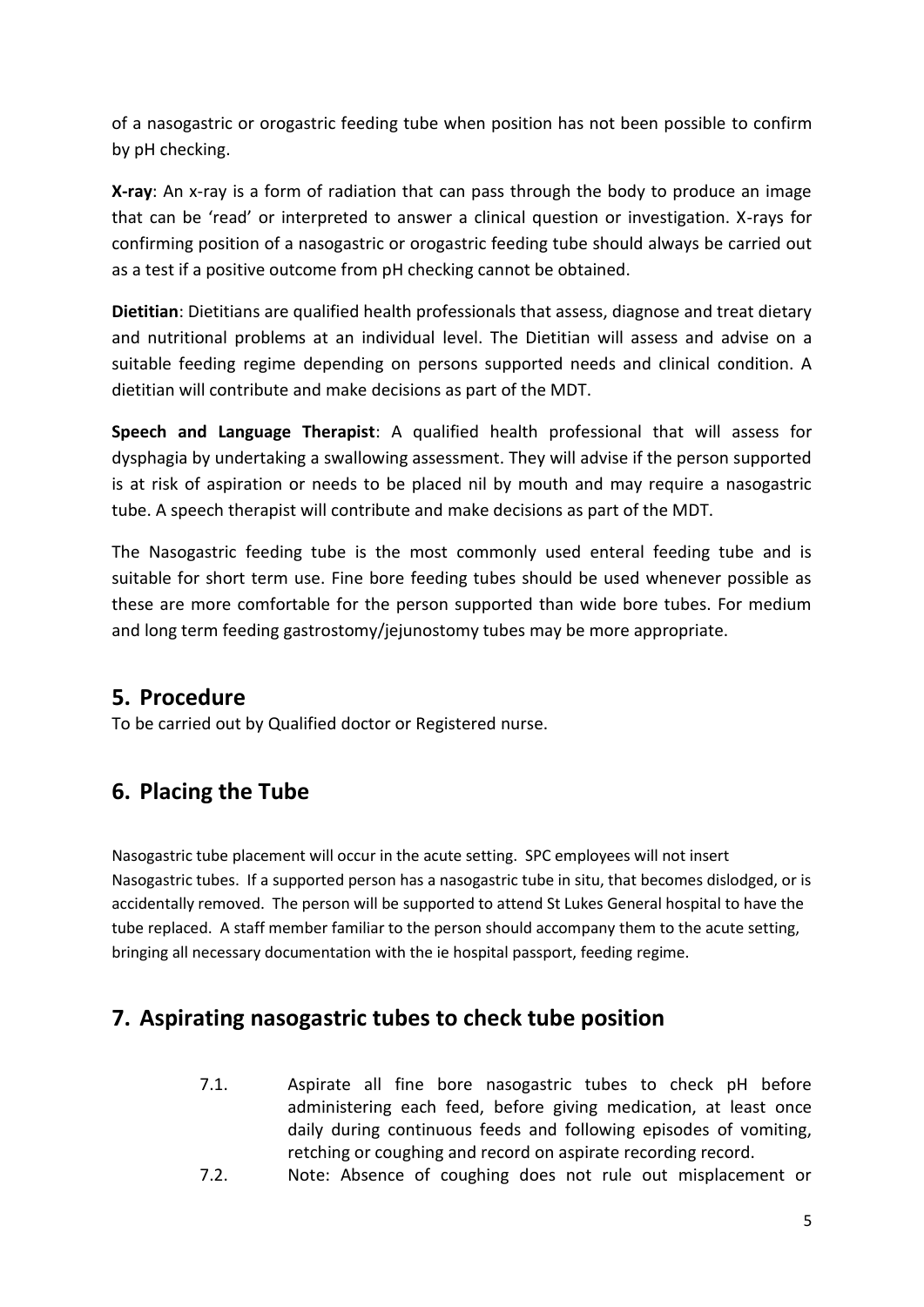migration, following evidence of tube displacement (for example loose tape or visible tube appears longer).

## <span id="page-5-0"></span>**8. Verifying the position of the tube using pH strips**

- 8.1. Position of N.G. tubes should be verified following initial placement, by x-ray and before first and each subsequent daily feed using pH indicator strips. pH should be less than 5.5, (NICE 2006;NPSA 2005).
- 8.2. The reliability of pH strips may be compromised by commonly used medication, such as proton-pump inhibitors, antacids and H2 antagonists. Persons supported receiving these medications have higher gastric and intestinal pH, potentially Increasing the need for X-ray confirmation of tube position (Duggan 2008)
- 8.3. Always apply the aspirate directly from the syringe onto the pH strip. Do not use any other surface or paper for the aspirate as this can change the pH reading.
- 8.4. To avoid false negative results pH strips should be kept clean during storage and the syringe with gastric aspirate should not be put back into the syringe cover, (NPSA 2007).
- 8.5. The whoosh test and litmus paper should not be used to verify position, (NPSA 2005).

All staff undertaking pH testing must be competent in the technique. It is the staff nurses responsibility to gain competences on this by researching evidence based practices and observing colleagues.

- Nasogastric aspirate unobtainable
- A ph of 6 or above is recorded.
- Clinical judgement indicates that an x-ray is necessary.

## <span id="page-5-1"></span>**9. Feed Administration**

**9.1 Registered nurses only, will administer feeds via Nasogastric tube**

**9.2 SCW & HCA can monitor progress of feed throughout the specified time and highlight any issues to the registered nurse. Issues may include: Alarming of pump, obvious blockages in giving set, Any vomiting, coughing or discomfort from supported person. SCW & HCA will also monitor fluid intake recording/ continence monitoring form and alert registered nurses if extra hydration/flushes are required via Nasogastric tube.**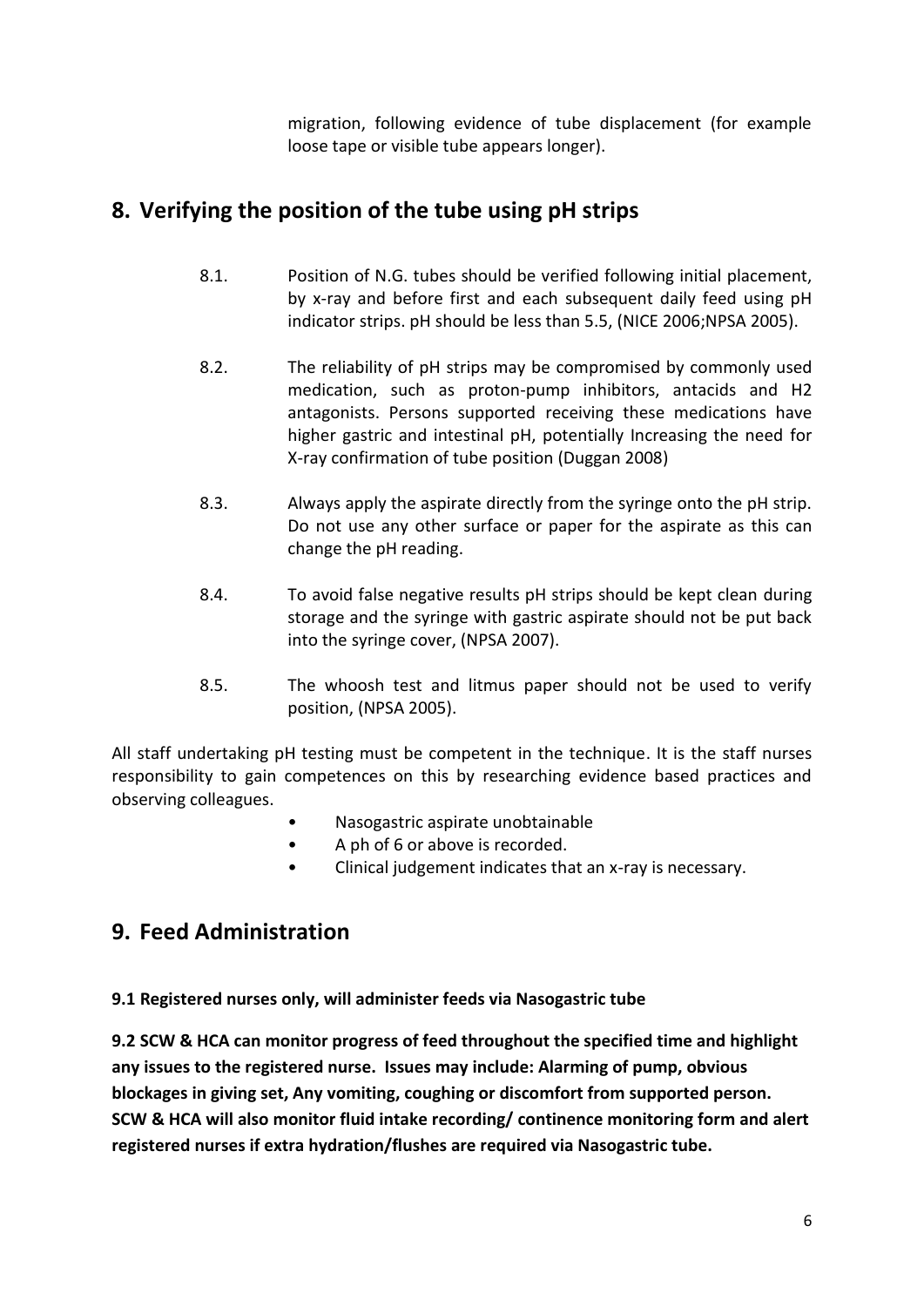#### **Following confirmation of the position of the tube:**

9.3 Use a non-touch technique to connect the feeding tube to the giving set and nutrient container/feed reservoir.

9.4 Ensure nutrient container/ feed reservoir is more than 50cm above the persons supported abdomen.

9.5 Giving sets should not be used for more than 24 hours.

9.6 Administer feeds at room temperature.

9.7 Enteral feeds are administered as a bolus or by continuous infusion over 24 hours (with or without a rest period) or by cyclical infusion over variable periods, as per dietitian's instructions.

- 9.8 Commence feeding and increase as per dietitian's instructions.
- 9.9. Never force feed through a feeding tube. Bolus feeds if ordered, should be administered to adults using a 50ml syringe.
- 9.10. Elevate the head of the bed/wheelchair to 30-45° for all persons supported at all times to reduce the risk of regurgitation or pulmonary aspiration of the feed (NICE 2006, Heyland 2003, BDA 2004).
- 9.11. When repositioning persons supported ensure that the feeding pump is placed on HOLD to reduce the risk of aspiration.
- 9.12. Flush the enteral feeding tube with 50mls of sterile water before feeding is commenced and after each change of feed, or as recommended by the dietitian and with at least 10mls sterile water after each drug administration (if administered via the tube). Administer 30mls sterile water after the final medication has been administered, or as recommended by the dietitian. It is important to document all fluids in the fluid balance chart to ensure persons supported are managed appropriately.
- 9.13. If the feeding tube is not in use, it should be flushed daily with 50mls of water for person supported.
- 9.14. Monitor the hydration of the person supported by recording intake on fluid intake document.
- 9.15. Sterile feeds (ready to hang) can be hung for a maximum of 24 hours. Nonsterile feeds (including modular, diluted and modified sterile feeds) should not hang for more than 12 hours.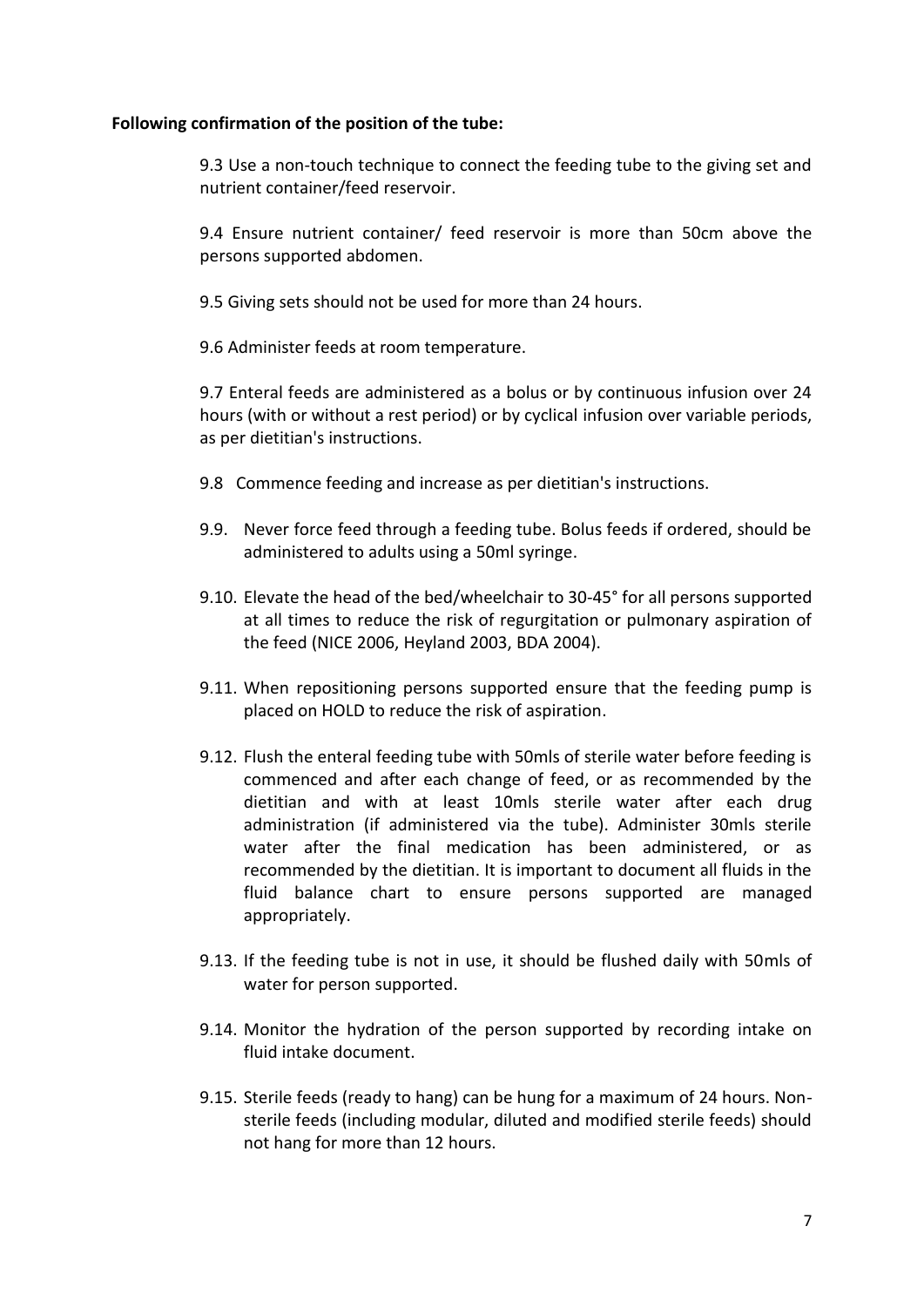#### <span id="page-7-0"></span>**10. Administering Drugs via enteral feeding tubes**

- 10.1. Medicines should only be administered via an enteral feeding tube when prescribed for administration via that route. Administering medication via enteral feeding tubes generally falls outside a drug's product authorisation ie, administration in this way is ·unlicensed'.
- 10.2. Do not add medication directly to feed
- 10.3. Review the need for prescribed medications after enteral feeding tube insertion
- 10.4. All routes of administration of the necessary medications should be considered. For medications for administration via the tube consideration should be given to the use of liquid or soluble tablets. Crushing Tablets and opening capsules should be considered as a last resort. Pharmacist should be contacted for advice.
- 10.5. SPC's management of medicines policy states that registered nurses only, may administer medication via NG tube.

#### <span id="page-7-1"></span>**11. Monitoring required for persons receiving enteral feeding**

All staff members supporting the person will monitor the following:

- 11.1. Weigh the person supported prior to commencing enteral feeding and weekly/monthly thereafter if possible. Consult with dietician as required.
- 11.2. Monitor and record daily records of fluid intake and output.
- 11.3. Record bowel movements and stool consistency.
- 11.4. Observe for possible Intolerance to feed e.g. vomiting or abdominal pain.
- 11.5. Record additional dietary intake if requested by the dietitian.
- 11.6. For persons supported with a nasogastric feeding tube in situ, care should include mouth care, keeping nostrils clean and replacing nasogastric tape as necessary.
- 11.7. Monitor skin condition to ensure it is not excoriated and to prevent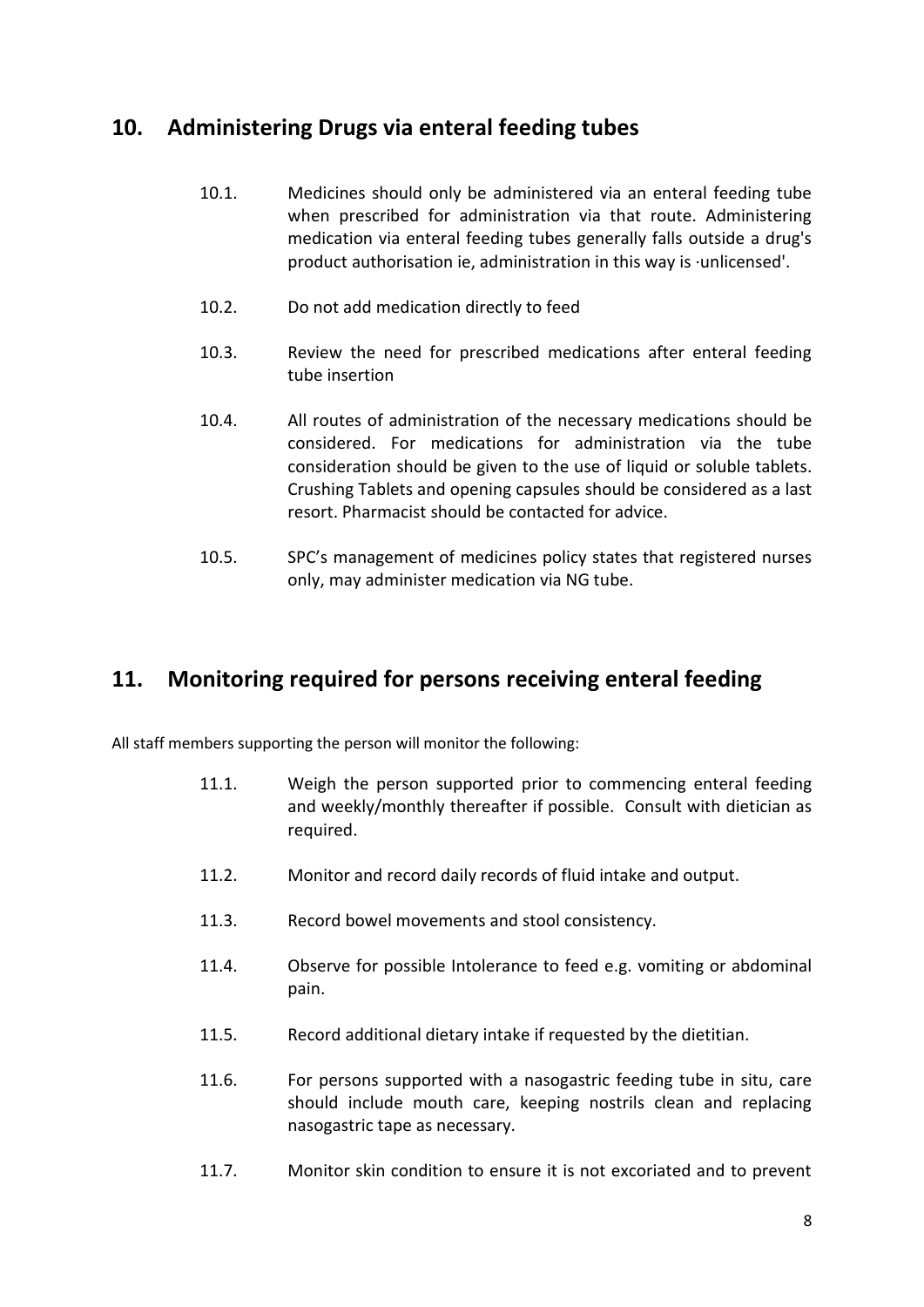skin damage from the pressure of the tube especially on the nostril.

## <span id="page-8-0"></span>**12. Blockage of Tube**

- 12.1. Blockage of the tube may be caused by coagulation of feed/medication, or inadequate flushing.
- 12.2. If blockage occurs flush tube with tepid previously boiled water using a 50ml syringe and leave for 20 minutes. Then flush again. Tepid water can assist the removal of the blockage. Avoid using excessive force. Milk the tube if necessary.
- 12.3. When tube is unblocked flush again with 50mls of sterile water.
- 12.4. Never attempt to unblock any tube with a guide wire, (Woodland and Richardson 2010).

## <span id="page-8-1"></span>**13. Tips to help aspirate gastric secretions via fine-bore nasogastric tube**

Common problems associated with not being able to obtain aspirate include:

- 13.1. One of the tube's ports remains open
- 13.2. The tube is not situated in a pocket
- 13.3. Ensure the side port is closed
- 13.4. Turn the person supported onto their side or support into wheelchair to allow the tip of the naso-gastric tube to enter the gastric fluid pool
- 13.5. Use a half drawn back 50ml syringe, and pull back on it gently to gain aspirate
- 13.6. Air but no aspirate: try inserting tube slightly further then aspirating. Inject 10mls (Adults only) of air into tube. If the person supported belches the tubes is in the oesophagus. NOTE: This is NOT a testing procedure. Do NOT carry out auscultation of air (whoosh test') to test tube position (NHS, 2005)
- 13.7. Cannot obtain air or aspirate: try pulling the tube back slightly and then aspirating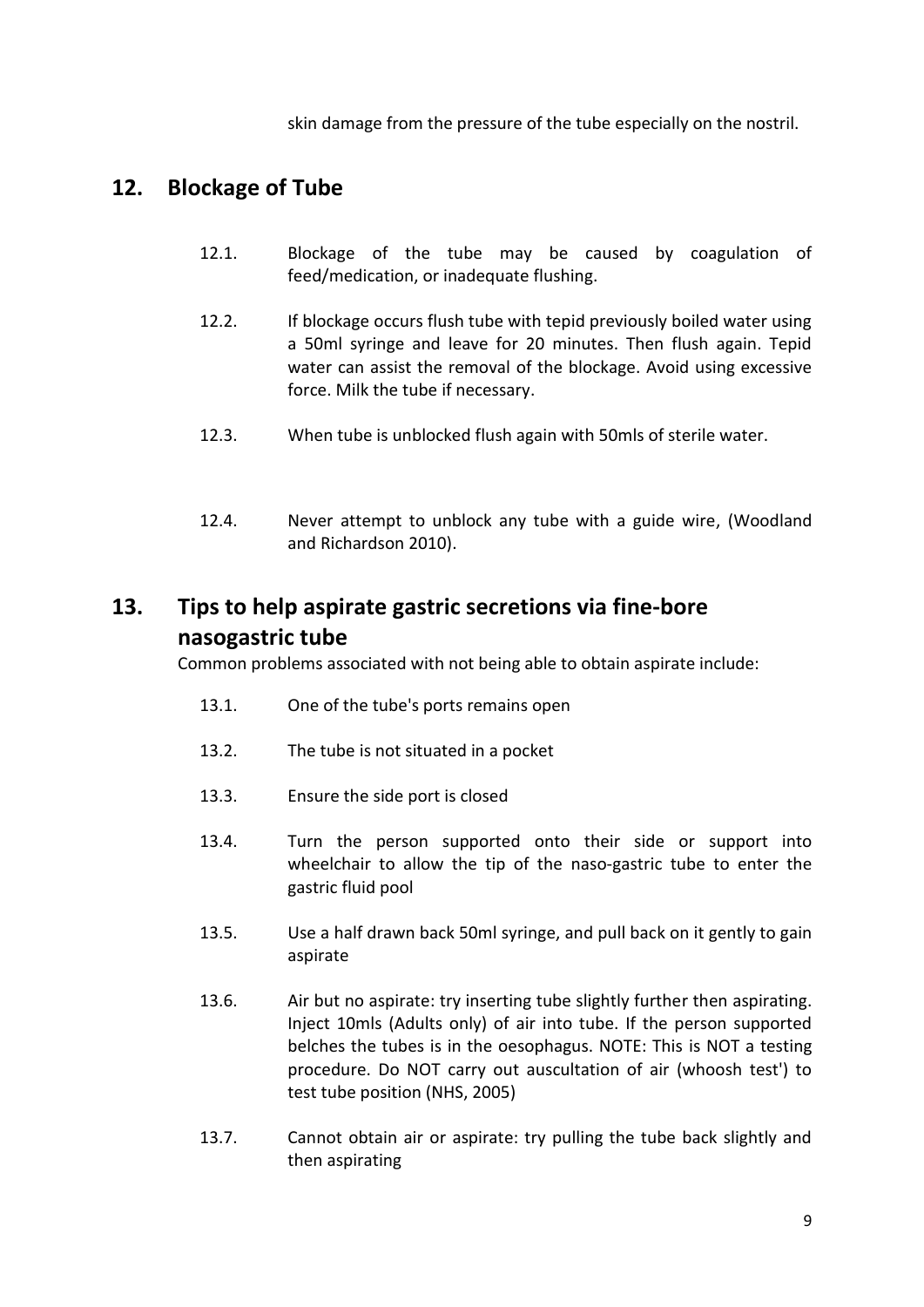13.8. The tip of the tube may be silting against the gastric mucosa. Inject 10mls (Adults only) of air into the stomach to push the port away from the gastric mucosa. Repeat the aspirate test.

## <span id="page-9-0"></span>**14. Documentation**

Feeding regime

Fluid intake recording document

Aspirate recording

## <span id="page-9-1"></span>**15. References**

Enteral Feeding (Adults) Guidelines, Mid-Western Regional Hospital, Limerick, 2010 Page 1 of18,

[https://www.hse.ie/eng/services/list/3/acutehospitals/hospitals/ulh/staff/resources/pppgs](https://www.hse.ie/eng/services/list/3/acutehospitals/hospitals/ulh/staff/resources/pppgs/nursing/ent-01-2010.pdf) [/nursing/ent-01-2010.pdf.](https://www.hse.ie/eng/services/list/3/acutehospitals/hospitals/ulh/staff/resources/pppgs/nursing/ent-01-2010.pdf)

Duggan, SN, Smyth, NO Egan SM, Roddy M and Conlon KC (2008). An assessment of the validity of enteral aspirate Ph strips. E-SPEN, The European e-journal of Clinical Nutrition and Metabolism 2008; 1·6

Heyland, Ohaliwal R, Drover JW, Gramlich L, Dodek P, and the Canadian Critical Care Clinical

Practice Guidelines Committee Canadian Clinical Practice Guidelines for nutrition support in mechanically ventilated, critically ill adult patients. Journal of Parenteral and Enteral Nutrition, Journal of Parenteral and Enteral Nutrition 2003; 25 (5) :355-373.

National Institute for Health and Clinical Excellence (NICE) Nutrition Support in Adults. Clinical guideline 32. London: NICE 2006.

National Patient Safety Agency, (NPSA August 2008), Incidents related to nasogastric tubes, extracted from Quarterly Data Summary, Issue 9, [www.npsa.nhs.uk/patient](http://www.npsa.nhs.uk/patient-safety/quarterlydata-reports)[safety/quarterlydata-reports.](http://www.npsa.nhs.uk/patient-safety/quarterlydata-reports)

National Patient Safety Association (NPSA, 2005) How to confirm the correct position of nasogastric feeding tubes in infants, children and adults, interim advice for healthcare staff February 2005,

NHS, (2005) National Patient Safety Agency. How to confirm the correct positionof nasogastric feeding tubes in infants, children and adults, www.npsa.nhs.ukJadvice.w.npsa.uk/advice.